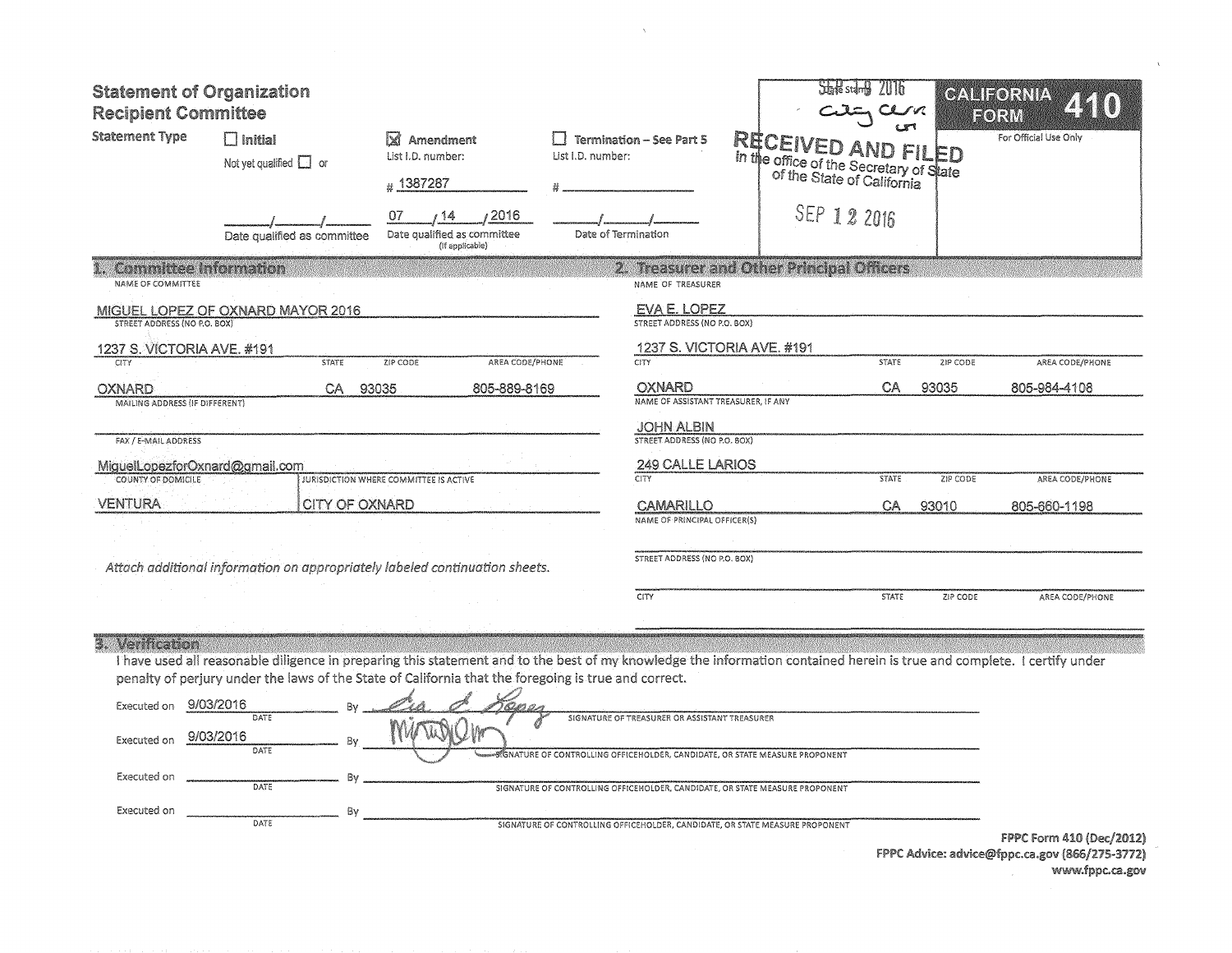| <b>Statement of Organization</b><br><b>Recipient Committee</b><br>INSTRUCTIONS ON REVERSE | CALIFORNIA AAA<br>EORM<br>Page 2 |
|-------------------------------------------------------------------------------------------|----------------------------------|
| COMMITTEE NAME                                                                            | 11.D. NUMBER                     |
| MIGUEL LOPEZ OF OXNARD MAYOR 2016                                                         | 1387287                          |

. All committees must list the financial institution where the campaign bank account is located.

| NAME OF FINANCIAL INSTITUTION                          | <b>AREA CODE/PHONE</b> | I BANK ACCOUNT NUMBER    |  |
|--------------------------------------------------------|------------------------|--------------------------|--|
| <b>ROBOBANK</b>                                        | 805-240-1440           | 498492430                |  |
| <b>ADDRESS</b>                                         | CITY                   | ZIP CODE<br><b>STATE</b> |  |
| 155 S. "A" ST.                                         | OXNARD                 | 93030                    |  |
| 4. Type of Committee Complete the applicable sections. |                        |                          |  |

## **Controlled Committee**

**Primarily Formed Committee** 

List the name of each controlling officeholder, candidate, or state measure proponent. If candidate or officeholder controlled, also list the elective office sought or held, and district number, if any, and the year of the election.

• List the political party with which each officeholder or candidate is affiliated or check "nonpartisan."

. If this committee acts jointly with another controlled committee, list the name and identification number of the other controlled committee.

| NAME OF CANDIDATE/OFFICEHOLDER/STATE MEASURE PROPONENT | ELECTIVE OFFICE SOUGHT OR HELD.<br>(INCLUDE DISTRICT NUMBER IF APPLICABLE) | YEAR OF ELECTION | PARTY               |
|--------------------------------------------------------|----------------------------------------------------------------------------|------------------|---------------------|
|                                                        |                                                                            |                  | Nonpartisan         |
| MIGUEL LOPEZ                                           | <b>I MAYOR OF OXNARD</b>                                                   | 2016             |                     |
|                                                        |                                                                            |                  | $\perp$ Nonpartisan |
|                                                        |                                                                            |                  |                     |

formed to support or oppose specific candidates or measures in a single election. List below:

| CANDIDATE(S) NAME OR MEASURE(S) FULL TITLE (INCLUDE BALLOT NO. OR LETTER) | CANDIDATE(S) OFFICE SOUGHT OR HELD OR MEASURE(S) JURISDICTION<br>(INCLUDE DISTRICT NO., CITY OR COUNTY, AS APPLICABLE) | CHECK ONE           |        |
|---------------------------------------------------------------------------|------------------------------------------------------------------------------------------------------------------------|---------------------|--------|
|                                                                           |                                                                                                                        | SUPPOR <sup>®</sup> | OPPOSE |
|                                                                           |                                                                                                                        |                     |        |
|                                                                           |                                                                                                                        | <b>IPPOR</b>        | OPPOSI |
|                                                                           |                                                                                                                        |                     |        |

FPPC Form 410 (Dec/2012) FPPC Advice: advice@fppc.ca.gov (866/275-3772) www.fppc.ca.gov